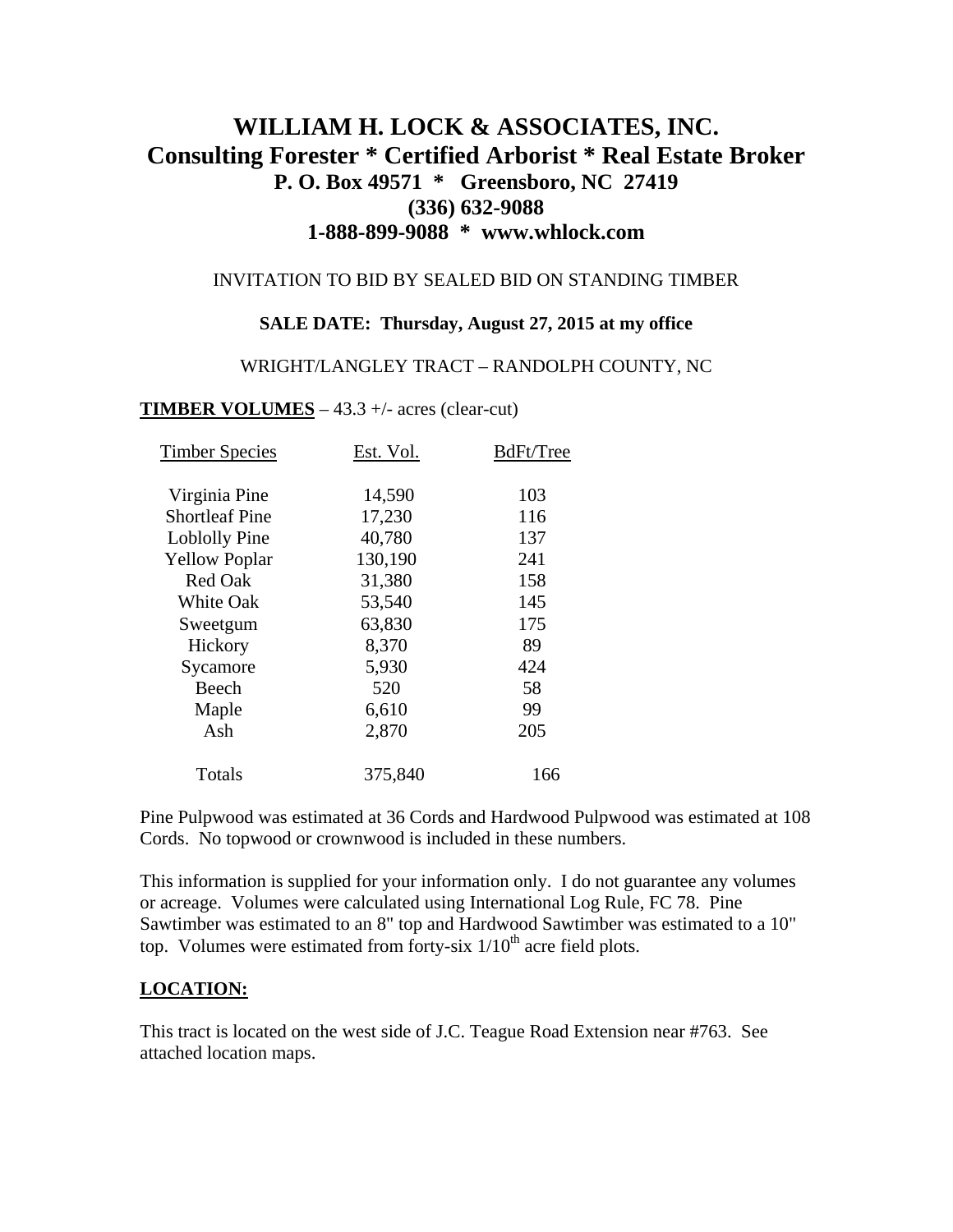Page Two Wright/Langley Tract - Timber Sale Sale Date: Thursday – August 27, 2015

# **BIDS:**

The Wright/Langley Tract is being sold on a lump sum sealed bid basis. Bids will be accepted by **regular mail** if received by 5:00 pm on Wednesday, August 26, 2015 **OR** bids will be accepted by **email ([whlock@whlock.com\)](mailto:whlock@whlock.com) , telephone (336-632-9088), fax (336-632-9088), or in-person** at my office until 11:00 am on Thursday, August 27, 2015. At 11:00 am on Thursday, August 27, 2015 all bids received will be recorded. The successful bidder will be notified within 24 hours of the bid openings. A 10% deposit may be requested to be delivered to William H. Lock  $&$  Associates, Inc. within 72 hours of the bid opening. The balance of the sales price is to be delivered at the sale closing. The seller reserves the right to refuse or accept any and all bids. Seller will consider all bids. The seller will be responsible for the timber deed preparation, revenue stamps if recorded, and the forestry consultant fees. The buyer will be responsible for all other closing costs. A \$1,000 performance deposit will be payable at closing and held in a noninterest bearing trust account until satisfactory completion of logging. The performance deposit does not limit the buyer's liability. A whole tree chipping operation is not required for the harvest but it will be taken into favorable account by Seller in evaluating and selecting the final timber bid if a whole tree chipper will be used for harvesting.

# **PLACE OF SALE:**

The timber sale will be held at the office of William H. Lock & Associates, Inc. in Greensboro, NC. The office address is 375 S. Swing Road, Greensboro, NC 27409. Telephone and Fax: 336-632-9088; Email: whlock@whlock.com

### **CONDITIONS OF SALE**:

1. The Buyer shall have 24 months from the date of the timber deed to cut and remove all merchantable timber within the "Sale Areas". The sale boundaries are marked with pink flagging. No trees marked with pink flagging and no trees beyond the flagging are to be harvested. "Creek Buffers" have been marked with Blue flagging. No blue flagged trees marking the buffer boundaries may be cut. Pine and hardwoods  $> 16$ " DBH may be harvested from within these buffer areas provided all Best Management Practices, Forest Practice Guidelines, and any applicable river basin or watershed regulations are followed.

2. The Buyer shall access the tract from J.C. Teague Road Extension along the woods path leading into the tract at the southwest corner. All access routes will need to be installed and/or maintained according to all North Carolina Best Management Practices, Forest Practice Guidelines, and any applicable river basin or watershed rules. All Call W.H. Lock if there are questions concerning access routes.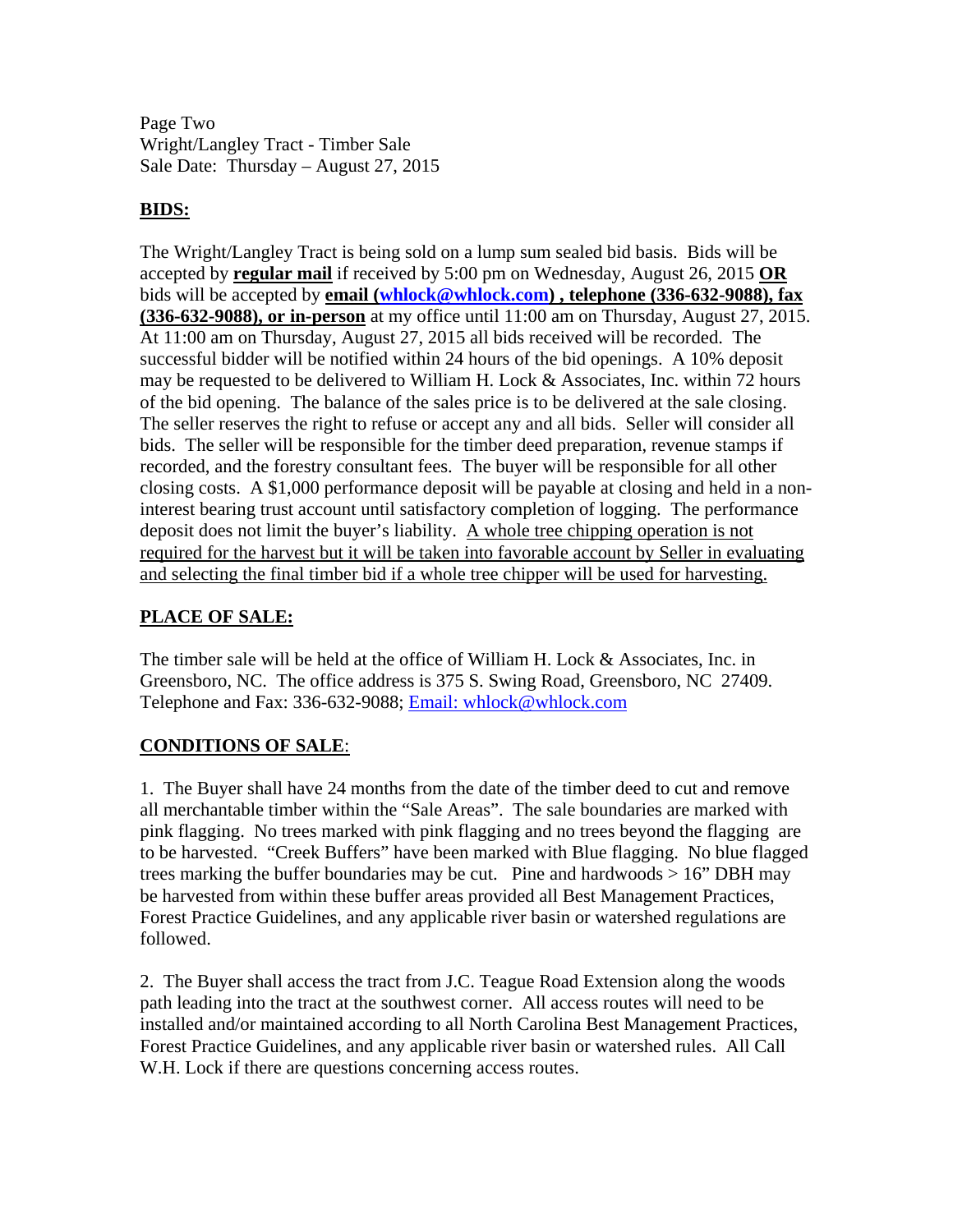Page Three Wright/Langley Tract - Timber Sale Sale Date: Thursday – August 27, 2015

3. The Buyer is responsible for maintaining a clean site. No equipment parts, trash, tires or other debris created as a result of the harvesting operation shall be left on the property. It shall be the Buyer's responsibility to clean up any hazardous material or chemical waste spills including but not limited to Diesel Fuel, Hydraulic Fluid, Machine Oil, and/or Gasoline upon the subject property if deposited as a result of the harvesting operation. Responsibility will include any required remediation including but not limited to the removal of contaminated soils.

4. Harvesting operations must not interfere with any farming operations and farming operations must not interfere with any harvesting operations. Decking, loading or hauling will not be permitted in any existing open fields or pastures immediately adjacent to the timber unless approved by William H. Lock & Associates, Inc. If approved, open areas must be free of logging debris, smoothed when completed, and re-seeded if necessary. All loading decks and truck parking areas must be reseeded when the harvesting operation is completed.

5. The Buyer is responsible for following all Federal, State, and local regulations regarding timber harvesting activities. If required, Buyer is responsible for obtaining any necessary permits or licenses required for timber harvesting. All logging operations must conform to North Carolina Best Management Practices, Forest Practices Guidelines, and any applicable river basin or watershed rules. In the event that a non-compliance situation is identified on the tract as a result of the harvesting operation, William H. Lock & Associates, Inc. will have the express right to suspend the harvesting operation until the situation is brought into compliance. No trees or other logging debris shall be left in or across the property boundary, sale cutting lines or access roads and paths.

6. No flagged or painted trees denoting the property and/or sale boundary shall be cut and no trees outside the boundary lines shall be cut. If trees marking the property lines or sale boundary are cut, North Carolina timber trespass laws may apply. No trees shall be cut to fall on a neighboring landowner's property or where potential damage may occur. If existing property corners are damaged or removed as a result of the harvesting operation, Buyer agrees to replace the markers at the correct surveyed location at their own expense.

7. Buyer agrees to notify William H. Lock & Associates, Inc., P. O. Box 49571, Greensboro, NC 27419 at least 3 days in advance of the beginning of the harvesting operation and at least 3 days in advance of the completion of the harvesting operation. The buyer and/or logger must complete a pre-harvest inspection with WHL  $\&$  Associates prior to beginning any logging activity.

8. Agent reserves the right, in its sole discretion, to require the termination of all timber harvesting in the event that weather conditions cause the land to become so wet that